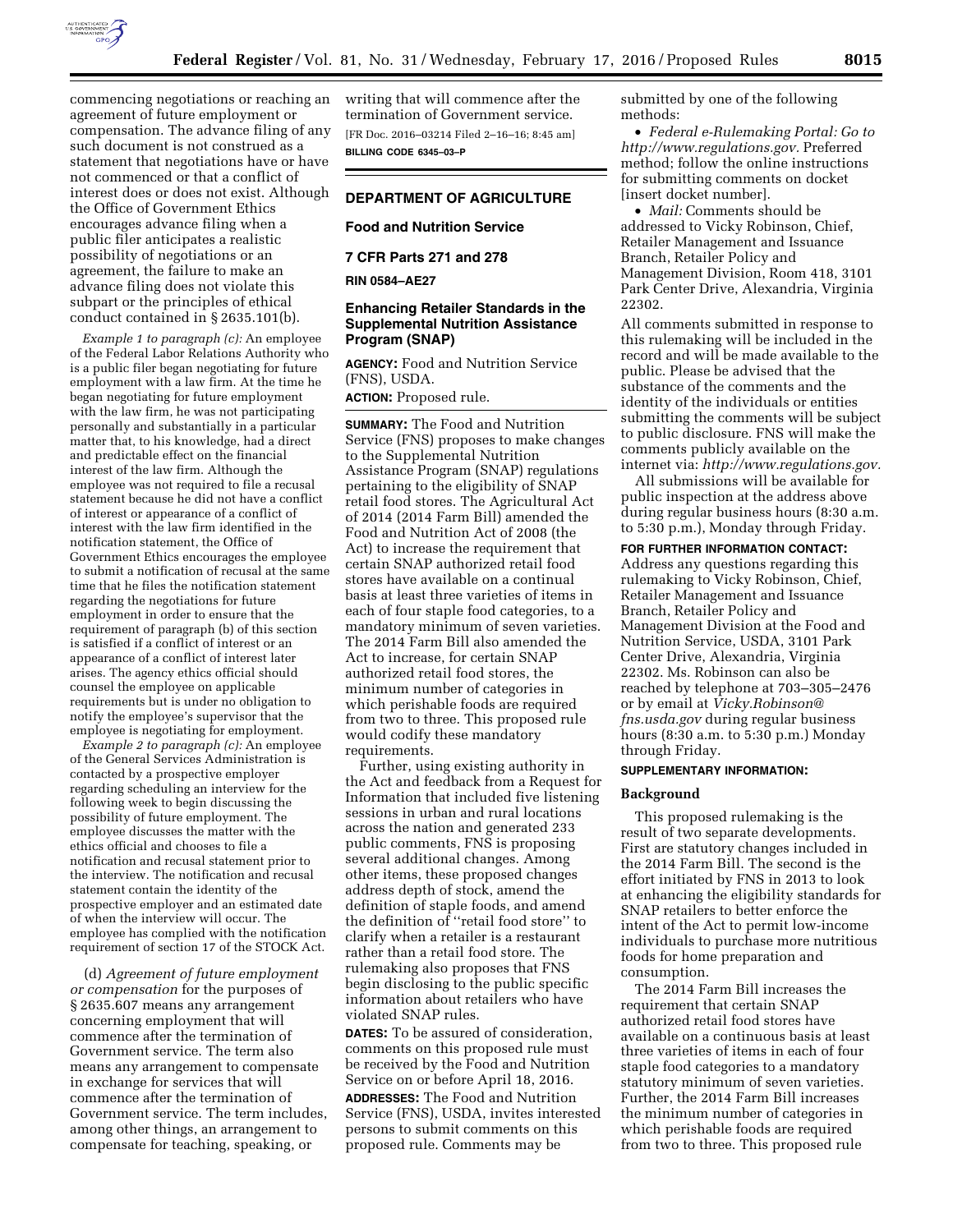would codify these mandatory requirements.

In addition, on August 20, 2013, FNS published a notice entitled, ''Request for Information: Supplemental Nutrition Assistance Program (SNAP) Enhancing Retail Food Store Eligibility'' at 78 FR 51136. The Request for Information (RFI), which included fourteen specific questions, focused on ways to enhance the definitions of retail food store and staple foods, and overall eligibility requirements to participate in SNAP, in order to improve access to healthy foods and ensure that only retailers that effectuate the purposes of SNAP are authorized to accept benefits. FNS received a total of 211 comments from a diverse group, including retailers, academics, trade associations, policy advocates, professional associations, government entities, and the general public. RFI comments were considered in drafting this proposed rule and a copy of the comment summary can be viewed at: *[http://www.fns.usda.gov/rfi](http://www.fns.usda.gov/rfi-retailer-enhancement)[retailer-enhancement.](http://www.fns.usda.gov/rfi-retailer-enhancement)* 

In this rulemaking, based in part on feedback received via the RFI, FNS is proposing further revisions to SNAP regulations pertaining to the eligibility of retailers to participate in SNAP as retail food stores. Using the authorities in Sections 3 and 9 of the Act, these proposed revisions are intended to limit retailers that do not further the purposes of the Program from participating in SNAP without negatively impacting access for beneficiaries. This proposed rule would not impact eligible foods that can be purchased with SNAP benefits.

Over the years, a growing number of retailers have become authorized to participate in the Program as retail food stores. Some of these retailers operate primarily as restaurants, not retail food stores. Nothing in current regulations specifically prohibits items sold for SNAP benefits that are cold at the pointof-sale from being heated or cooked in the store after purchase. Further, current rules allow foods to be classified as staple or non-staple by their first ingredient; therefore some pizza restaurants, for example, have been deemed eligible with pizza as the qualifying staple food based on the primary ingredient (bread). After selling a cold pizza to SNAP customers, these firms subsequently heat the pizza and then have ultimately sold hot food from their pizza-restaurant location. Except for limited exceptions set forth under Section 3(k) of the Act and 7 CFR 278.1(d)(3), which permit State agencies to enter into contracts with restaurants to prepare and serve low-cost meals to homeless persons, elderly persons and

SSI recipients, Congress specified in Section 3(k) and Section 3(o)(1) of the Act that SNAP-authorized retailers must sell food for home preparation and consumption, which does not include hot foods or hot food products ready for immediate consumption. This proposed rulemaking would clarify and strengthen current regulations to ensure that SNAP retailer policy is aligned with this statutory intent.

The rulemaking also proposes to make ownership information tied to program violations available to the public, which will assist in maintaining program integrity.

Unless otherwise specified, the Agency proposes to implement the changes described in this rulemaking upon the effective date of the final rule.

### **Retail Food Store**

In order to be eligible to accept SNAP benefits, under Section 3(o)(1) of the Act, a retailer must ''sell food for home preparation and consumption'' as well as meet other criteria in the Act and SNAP regulations. Section 3(k)(1) of the Act defines ''food'' to include ''any food or food product for home consumption except . . . hot foods or hot food products ready for immediate consumption. . . .'' Congress specifically did not intend for restaurants to participate in SNAP, except under limited circumstances to serve the elderly, disabled, and homeless, as set forth in Section 3(k) of the Act and as referenced in Section  $7(f)(2)$  of the Act.

The current SNAP regulations at 7 CFR 278.1(b)(1)(iv) provide that ineligible firms include ''firms that are considered to be restaurants, that is, firms that have more than 50 percent of their total gross retail sales in hot and/ or cold prepared foods not intended for home preparation and consumption.'' However, nothing in current regulations specifically prohibits items sold for SNAP benefits to be sold cold at the point-of-sale and heated or cooked in the store after purchase. As a result of this gap in existing regulations, some firms are authorized to accept SNAP benefits even though they primarily sell cold, uncooked, or raw foods and offer to heat or cook those foods for customers for free or for cash before the customer leaves the store premises. This gap has allowed these entities that in effect sell hot foods ready for immediate consumption to participate in SNAP as authorized retailers. The changes noted above will not impact farmer's markets, direct-marketing farmers, military commissaries, and other relevant establishments as described in Sec. 4002 of the Act.

Comments from the RFI involving firms that primarily sell food for immediate consumption and that also sell products cold and heat them for SNAP customers after purchase were evenly split. Some expressed concerns that allowing prepared foods that could be cooked or heated after purchase would likely cost more than unprepared foods, pointing out that SNAP benefit amounts were based on the Thrifty Food Plan, which is a market basket of foods that makes the economic assumption that food purchased with SNAP benefits will be foods intended for home preparation and not prepared foods. Others expressed concern that SNAP recipients without access to a kitchen could benefit by being able to have prepared foods cooked in stores where they are purchased.

Despite this latter comment, the Agency thinks it is important to maintain the intent of Congress' restriction on hot food purchases. Therefore, the rulemaking proposes to close the existing gap in SNAP regulations that allows these types of entities to become authorized SNAP retailers by adding language to the definition of retail food store in current regulations at 7 CFR 271.2 that would require that at least 85 percent of an entity's total food sales must be for items that are not cooked or heated onsite before or after purchase. This proposed threshold is based on a review of the data submitted by SNAP authorized restaurants currently operating outside of the intent of the Program. FNS requests comments regarding this threshold and the benefits and costs of alternative levels.

Additionally, this rule would add language to prevent such businesses that do not effectuate the purposes of SNAP from circumventing SNAP rules by splitting into two separate businesses that operate under one roof in order to gain eligibility for one of the businesses to participate in SNAP as a retail food store. For example, a restaurant purporting to be two separate businesses (one a hot foods restaurant and one a cold-prepared foods location) for purposes of SNAP authorization but operating from a single location with common employees, accounting, and management, is not eligible. FNS would not recognize separate businesses operating in one location and eligibility determinations would continue to be made based on an evaluation of these separate businesses as a single entity. FNS seeks comments relative to any unintended adverse effects of this proposed change.

The Agency proposes to make the requirements detailed above under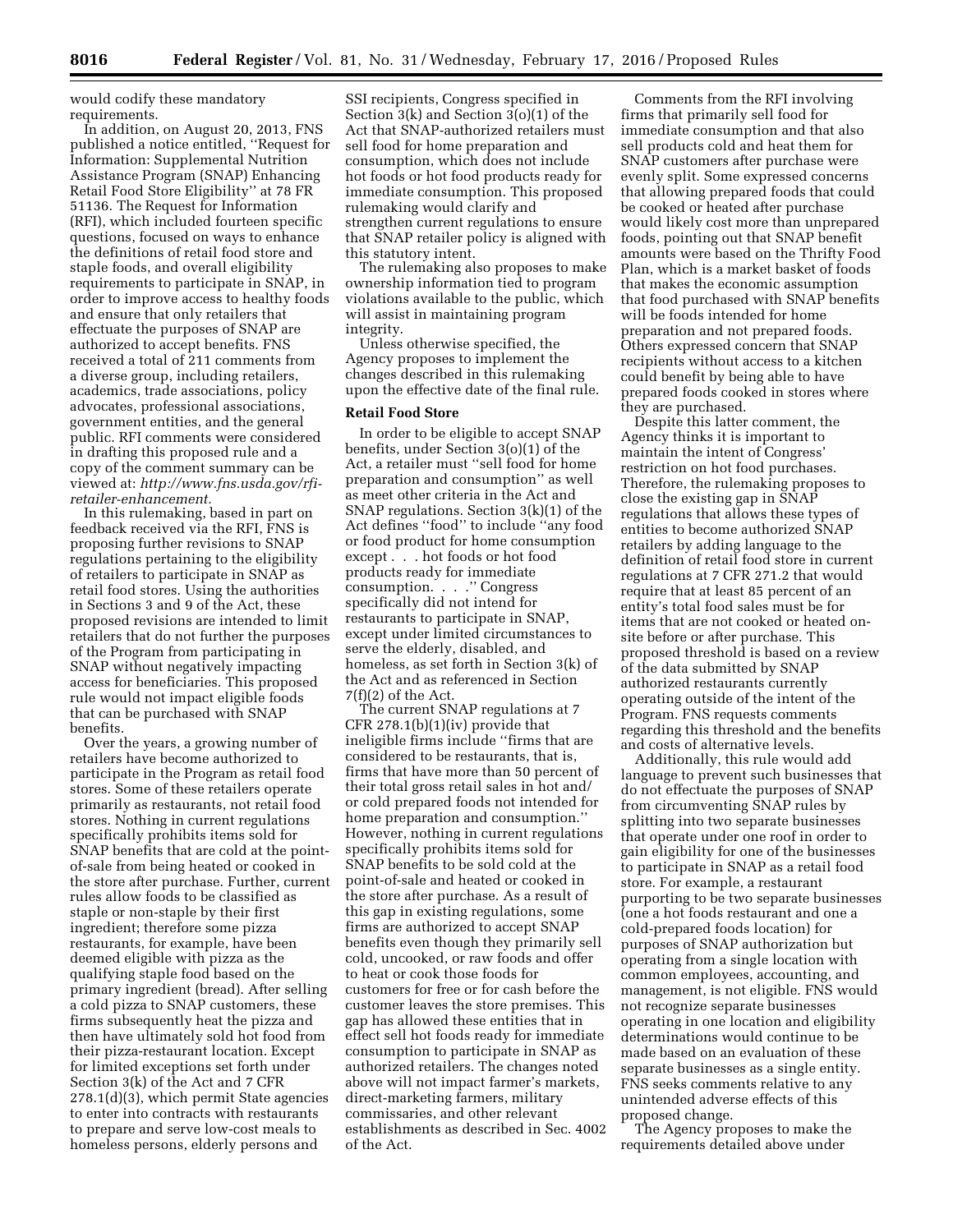''Retail Food Store'' effective for all new applicants and all retailers authorized to participate in SNAP within 120 days of the effective date of the final rule.

The rule also proposes to clarify the use of different terms, such as entities, firms, retailers and stores. These are terms used interchangeably in regulations and other policy, and they should be treated as equivalent terms in SNAP regulations and policies.

#### **Staple Food**

As defined in Section 3(k) of the Act, current regulations define staple foods as foods in the following categories: Meat, poultry or fish; bread or cereals; vegetables or fruits; and dairy products. Current regulations at 7 CFR 271.2 specify that foods with multiple ingredients can only be counted in one staple food category, based on the main ingredient, when determining retailer eligibility. This is sometimes confusing and requires labels on many multipleingredient products to be examined closely in order to confirm the main ingredient when assigning it to the appropriate staple food category. For example, the main ingredient in some frozen chicken pot pies is bread and in others the main ingredient is chicken; therefore, one brand of chicken pot pie might be categorized in the bread or cereals category and another brand of chicken pot pie might be categorized in the meat, poultry or fish category. In addition, counting foods with multiple ingredients has allowed prepared foods sold for carry-out or for on-site consumption to be counted as staple foods when determining a store's eligibility to participate in SNAP, enabling some restaurants to inappropriately participate in SNAP as retail food stores.

In order to prevent confusion and unintended consequences caused by foods with multiple ingredients, this rulemaking proposes to amend 7 CFR 278.1(b) to revise language in 7 CFR 271.2 defining staple food. The rulemaking proposes to define staple food as those food items intended for home preparation and consumption in each of the following four categories: meat, poultry, or fish; bread or cereals; vegetables or fruits; and dairy products. Hot foods are not eligible for purchase with SNAP benefits and, therefore, do not qualify as staple foods for the purpose of determining eligibility under  $278.1(b)(1)$  of this chapter. Commercially processed foods and prepared mixtures with multiple ingredients that do not represent a single staple food category shall not be counted in any staple food category. Examples of such foods include cold

pizza, macaroni and cheese, multiple ingredient soup, sandwiches, TV dinners, and pot pies. Accessory food items include foods that are generally consumed between meals and/or are generally considered snacks or desserts such as, but not limited to chips, dips, crackers, cupcakes, cookies, readypopped popcorn, pastries, and candy, or food items that complement or supplement meals, such as, but not limited to coffee, tea, cocoa, carbonated and uncarbonated drinks, condiments, spices, salt, and sugar, and shall not be considered staple foods for purposes of determining the eligibility of any firm. These changes would ensure that those foods that do not represent a single staple food category, such as commercially processed and prepared mixtures with multiple ingredients are not considered when determining eligibility to participate in SNAP as a retail food store. Multiple ingredient foods include frozen entrees and prepared sandwiches, prepared salads, and pizza. These foods do not include such items as yogurt, cheeses, and cereals as the primary staple ingredient is clearly represented and easily recognized.

Multiple ingredient foods and accessory foods would not be counted toward variety, perishables, or depth of stock when determining a firm's eligibility to participate in SNAP as a retail food store. This would not change the eligibility of these foods for purchase with SNAP benefits in authorized stores. FNS believes this approach would better reflect the intent of Congress that staple foods are those foods used primarily for home preparation and consumption that provide the main sources of nutrition intake for households.

The rulemaking also proposes changes to the Agency's interpretation of accessory foods, which are not considered to be staple foods, but are eligible foods that can be purchased with SNAP benefits. The Agency currently treats any food items for home preparation and consumption not specifically listed as an accessory food in Section 3(q)(2) of the Act as a staple food. Section 3(q)(2) of the Act states that staple foods do not include ''accessory food items, such as coffee, tea, cocoa, carbonated and uncarbonated drinks, candy, condiments and spices.'' This language in Section 3(q)(2) indicates that the list of accessory foods in the Act is an illustrative list, not a complete list. Therefore, under the proposed changes, FNS is clarifying that in addition to the examples of accessory foods provided in Section 3(q)(2) of the Act, accessory

foods also include items such as chips, dips, cookies, cakes and pastries that are commonly recognized as snack foods and desserts and/or that are typically consumed between meals. Similar to candy, carbonated and un-carbonated drinks, and condiments, which are examples of accessory foods provided in the Act, chips, ready-popped popcorn, cookies, cakes and pastries and similar foods are examples of snack foods or desserts, with limited nutritional value. FNS believes counting such foods as accessory items will ultimately encourage stores to offer more nutritious options and provide SNAP recipients access to a larger selection of healthy foods. Stores that, until now, have relied on these types of accessory foods to count as staple foods may need to expand their offerings of proper staple foods to continue to be eligible. FNS remains concerned that those stores that sell predominantly accessory foods do not further the purposes of SNAP. FNS is interested in public comments as to additional foods that should be categorized as accessory items and/or standards and criteria to determine whether a food is a staple food or an accessory; for example, popcorn that is already popped and has added salt or butter would be considered an accessory food. FNS is interested in whether and how the public would make a distinction between dried corn as a grain and popcorn (popped or unpopped) as a snack food. Accessory foods would remain eligible for purchase with SNAP benefits but would not be counted as staple foods for purposes of determining a store's eligibility to participate in SNAP.

FNS understands there are challenges in making clear distinctions in the areas of multi-ingredient foods and accessory foods. FNS plans to issue specific guidance on the changes proposed in this rulemaking. In the past, FNS has issued questions and answers following a final rule. FNS is seeking comments on what specific aspects of the proposed changes should be addressed in guidance and whether guidance should again be issued after the rule is final or concurrent to issuance of the final rule.

There was mixed reaction from commenters on the RFI with respect to counting multiple ingredient foods as staple foods when determining store eligibility. Approximately half the submissions, including retailer groups and food manufacturers, support the current requirements to count foods with multiple ingredient foods in one staple food category based on the main ingredient. Other commenters, including farmers markets, professional associations, government agencies and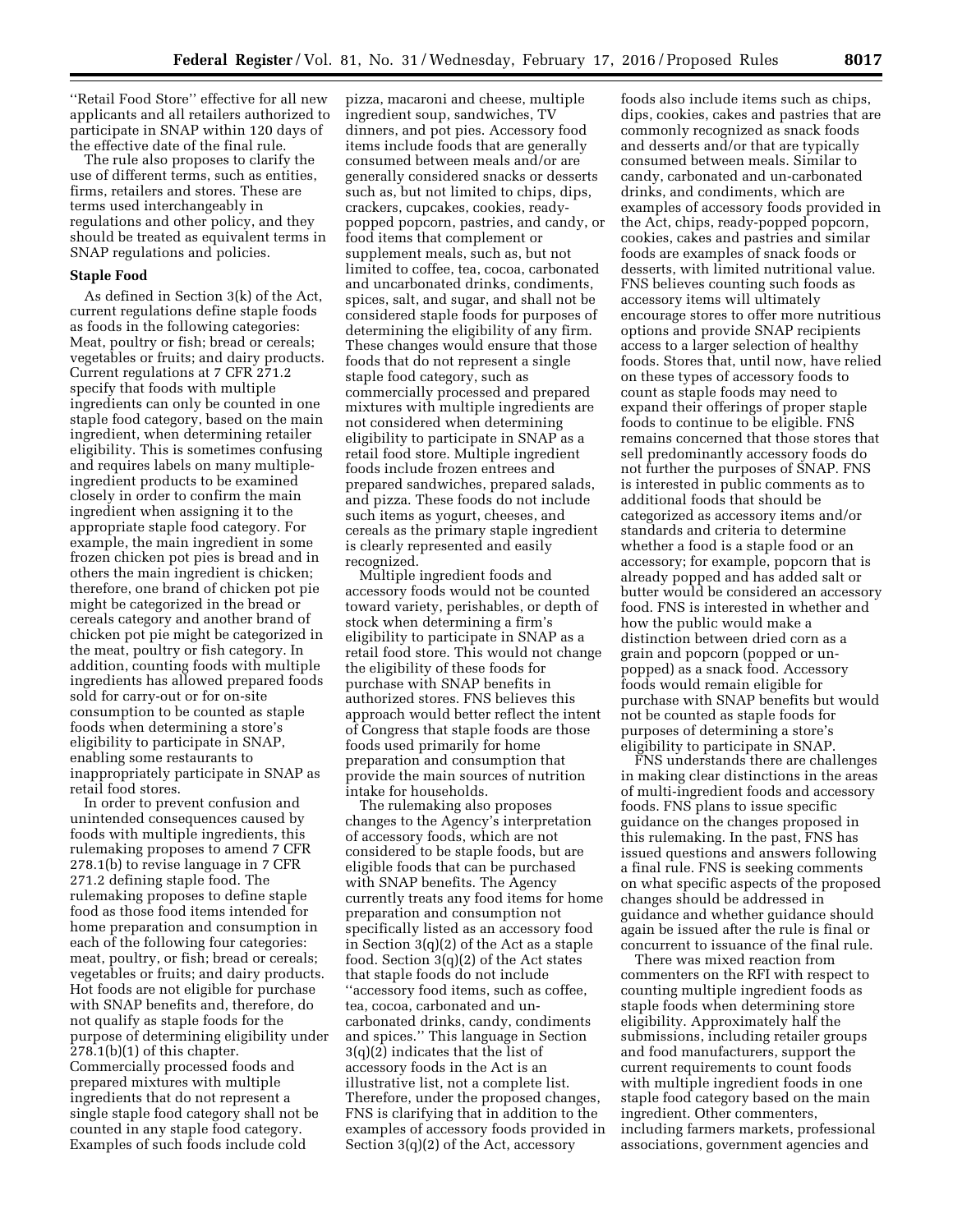policy advocates, supported changing FNS' current rules on multiple ingredient foods.

However, there was strong support, and little opposition, from those submitting comments to the RFI for the notion that enhancing the standards for staple foods would lead to healthier food options that would help prevent obesity and reduce food insecurity. Consequently, most supported changes to the current definition of ''staple foods.''

### **Determination of Authorization**

Changes proposed for regulations at 7 CFR 271.2 would also require clarification in 7 CFR 278.1 to conform to those changes. Current regulations at 7 CFR 278.1(b)(1)(ii)(C) include language about multiple ingredient foods and, as stated above, this rulemaking proposes to revise and add language to clarify that such foods are not counted as staple foods for purposes of determining store eligibility. Therefore, conforming changes to this paragraph are being proposed as well.

In addition, the rule proposes to codify in 7 CFR 278.1 mandatory requirements from the 2014 Farm Bill. The 2014 Farm Bill amended Section 3(o)(1)(A) of the Food and Nutrition Act to increase the required minimum variety of foods in each staple food category from three to seven different varieties and require perishables in three staple food categories instead of two, in order to be eligible to participate in SNAP as a retail food store. The rulemaking also proposes a minimum number of six stocking units per variety to ensure that retailers can meet the statutory requirement to offer for sale, on a continuous basis, staple foods in each staple food category. This stocking depth ensures that stores offer the minimum number of varieties on a continuous basis, as required by law without complicating collection of information that store visit contractors now collect for FNS to use in determining store eligibility. FNS requests comments on this stocking depth requirement. This new requirement only affects establishments and house-to-house trade routes that meet the definition of a retail food store in accordance with Section 3(o)(1)(A) of the Act; it does not affect establishments and house-to-house trade routes that have over 50 percent of their total sales in staple foods and would meet the definition of retail food store under Section 3(o)(1)(B) of the Act (*i.e.* stores that currently participate under criteria B generally include, for example, specialty food meat, fruit and vegetable, or seafood markets with 50% or more of their sales in a specific staple food category. These firm types will not be affected by the changes in this rule.).

The rule also proposes to revise in 7 CFR 278.1(b) $(1)(ii)(B)$  what constitutes a variety of staple foods in order to clear up any confusion that may exist with current regulations and to conform to earlier changes in 7 CFR 271.2 to the definition of staple foods pertaining to multiple ingredient foods.

Responses to the RFI questions mostly indicated support, though there was limited opposition, for the now mandatory, statutory changes to increase the minimum number of staple foods by increasing variety requirements. Most felt the minimum of twelve items currently required was too few. There was also support for the now mandatory, statutory change that requires perishable items in more than two staple food categories.

The Agency proposes to make the requirements detailed above under ''Staple Food'' and ''Determination of Authorization'' effective for all new applicants within 120 days of the effective date of a final rule. Further, FNS proposes that once these requirements become effective for new applicants, a retailer that is withdrawn or disqualified for a term and is subsequently reinstated, must meet these new requirements prior to reinstatement. Finally, this rule proposes that SNAP retailers authorized to participate in the Program on the effective date of the final rule will have one year (365 days) from the effective date of the final rule to comply with the new requirements.

#### **Need for Access**

The 2014 Farm Bill amended Section 9(a) of the Act to allow the Agency to consider whether an applicant retailer is located in an area with significantly limited access to food when determining the qualifications of that applicant. Pursuant to that change, FNS proposes to amend 278.1(b) to allow the Agency to consider need for access when a retailer does not meet all of the requirements for SNAP authorization.

FNS is interested in comments and suggestions regarding this proposed change. In considering need for access, at both authorization and reauthorization, the Agency would consider factors such as distance from the nearest SNAP authorized retailer, transportation options to other SNAP authorized retailer locations, the gap between store's stock and SNAP required stock for authorization eligibility, and whether the store furthers the purposes of the Program. FNS is particularly interested in

comments to help the Agency refine the language in the proposed change.

# **Public Disclosure of SNAP Information**

With the exception of employment identification numbers (EINs) and social security numbers (SSNs), the Act allows information collected from retail food stores to be disclosed for purposes directly connected with the administration and enforcement of the Act and SNAP regulations. This rulemaking proposes to allow FNS to disclose to the public specific information about retailers that have been disqualified or otherwise sanctioned for SNAP violations. The information would be disclosed only after the time for administrative and judicial appeals has expired and would be limited to the name and address of the store, the owner name(s) and information about the sanction itself. Public disclosure of this information may include the posting of a list of sanctioned retailers on a public Web site. Public disclosure of such information would assist the Department in its efforts to combat SNAP fraud by providing an additional deterrent. The information would also provide the public with valuable information about the integrity of these businesses and individuals for future dealings. Therefore, public disclosure of this information would be for purposes directly connected with the administration and enforcement of the Act and its regulations.

#### *Regulatory Impact Analysis*

# *Executive Order 12866 and Executive Order 13563*

Executive Orders 12866 and 13563 direct agencies to assess all cost and benefits of available regulatory alternatives and, if regulation is necessary, to select regulatory approaches that maximize net benefits (including potential economic, environmental, public health, and safety effects, distributive impacts, and equity). Executive Order 13563 emphasizes the importance of quantifying both cost and benefits, of reducing cost, of harmonizing rules, and of promoting flexibility. This proposed rule has been determined to be significant and was reviewed by the Office of Management and Budget. The RIA for this rulemaking was published as part of the docket in Supporting Documents on *[www.regulations.gov.](http://www.regulations.gov)* A summary of the regulatory impact analysis (RIA) follows.

#### **Need for Action**

The proposed rule is needed to codify mandatory provisions of the 2014 Farm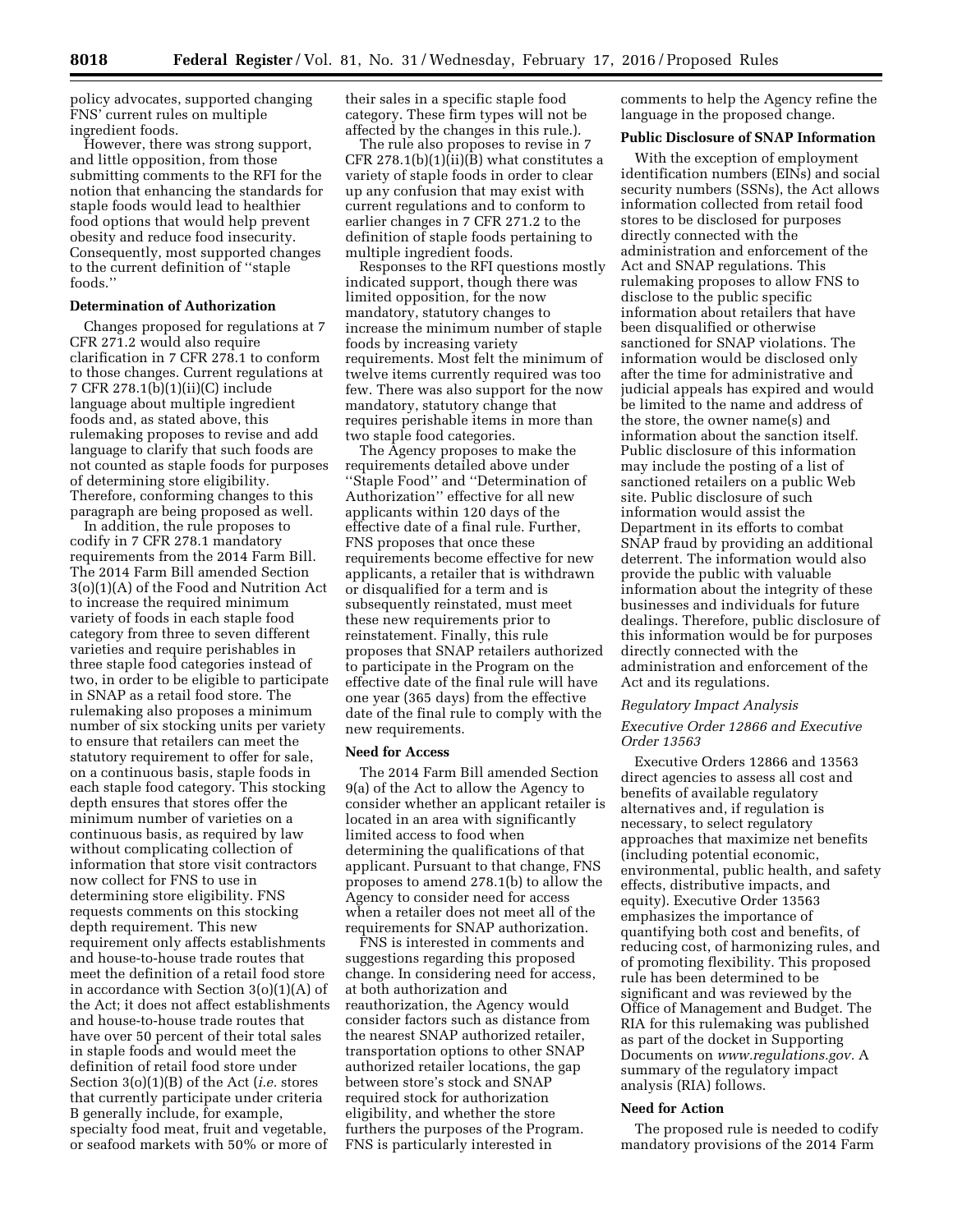Bill, and to clarify and enhance current regulations governing the eligibility of retail food stores participating in SNAP.

# **Benefits**

This rulemaking will codify mandatory provisions of the 2014 Farm Bill, and strengthen provisions in current regulations, to conform to the intent of the statutory requirements. Proposed changes will improve SNAP recipient access to a variety of healthy food options. It reflects the Department's commitment to provide vital nutrition assistance to our most vulnerable Americans, protect taxpayer dollars and build on aggressive efforts to ensure program integrity. The proposed rule would allow FNS to ensure that retailers authorized to participate in SNAP as retail food stores are consistent with the purposes of the Program. It would reinforce the intent of SNAP, that participants use their benefits to purchase more nutritious foods intended for home preparation and consumption. FNS requests information on any other benefits of this rule.

# **Costs**

There will be minor costs to the Federal government as a result of the rule, as it does not change benefit levels, and existing retailer authorization and oversight resources would be used to enforce it. FNS anticipates that this rule may result initially in a small increase in requests for administrative reviews, but the estimated cost for additional reviews is less than \$150,000. With respect to the cost impact to retailers, the rule would mainly impact those firms that are minimally stocked and those that are primarily restaurants and therefore are inconsistent with the intent of Congress to make foods available to SNAP participants for home preparation and consumption. Firms that do not stock sufficient staple foods to meet the new requirements will have the opportunity to modify their staple food stock in order to be eligible to participate in SNAP. In the course of store reviews, FNS has observed that stores that are determined to not be eligible typically expand their food offerings to participate in SNAP. FNS requests comments on the costs to retailers from this rule.

# *Regulatory Flexibility Act*

This proposed rule has been reviewed with regard to the requirements of the Regulatory Flexibility Act of 1980 (5 U.S.C. 601–612). Pursuant to that review, FNS believes that the rulemaking does not present a significant economic impact to a substantial number of small businesses;

although the number of stores impacted is large, we estimate that the cost to those small businesses for stocking additional inventory would be nominal, on average about \$140. However, FNS has prepared this Regulatory Flexibility Analysis to provide the opportunity for comment and input from the public. The complete Regulatory Flexibility Analysis for this rule was published as part of the docket in Supporting Documents on *[www.regulations.gov.](http://www.regulations.gov)* A summary of the analysis follows: This proposed rule will impact nearly 200,000 small grocery stores and convenience stores by requiring that these stores make changes to their inventory in order to comply with the new minimum inventory requirement mandated in this rule. FNS estimates that for the vast majority of stores the changes needed will be minimal and represent less than one-tenth of one percent of a store's total gross sales.

#### *Public Law 104–4*

Title II of the Unfunded Mandate Reform Act of 1995 (UMRA), Public Law 104–4, establishes requirements for Federal agencies to assess the effects of their regulatory actions on State, local, and Tribal governments and the private sector. Under Section 202 of the UMRA, the Department generally must prepare a written statement, including a costbenefit analysis, for proposed and final rules with ''Federal mandates'' that may result in expenditures to State, local, or Tribal governments in the aggregate, or to the private sector, of \$100 million or more in any one year. When such a statement is needed for a rule, section 205 of the UMRA generally requires the Department to identify and consider a reasonable number of regulatory alternatives and adopt the least costly, more cost-effective or least burdensome alternative that achieves the objectives of the rule. This proposed rule contains no Federal mandates (under the regulatory provisions of Title II of the UMRA) for State, local and Tribal governments or the private sector of \$100 million or more in any one year. This rulemaking is, therefore, not subject to the requirements of sections 202 and 205 of the UMRA.

# *Executive Order 12372*

SNAP is listed in the Catalog of Federal Domestic Assistance under Number 10.551 and is subject to Executive Order 12372, which requires intergovernmental consultation with State and local officials. (See 2 CFR chapter IV.)

#### *Federalism Summary Impact Statement*

Executive Order 13132 requires Federal agencies to consider the impact of their regulatory actions on State and local governments. Where such actions have Federalism implications, agencies are directed to provide a statement for inclusion in the preamble to the regulations describing the agency's considerations in terms of the three categories called for under Section (6)(b)(2)(B) of the Executive Order 13132. FNS has determined that this rulemaking does not have Federalism implications. This proposed rule does not impose substantial or direct compliance costs on State and local governments. Therefore, under Section 6(b) of the Executive Order, a Federalism summary impact statement is not required.

#### *Executive Order 12988*

This proposed rule has been reviewed under Executive Order 12988, Civil Justice Reform. This proposed rule is intended to have preemptive effects with respect to any State or local laws, regulations or policies which conflict with its provisions or which would otherwise impede its full implementation. This proposed rule is not intended to have retroactive effects unless so specified in the Effective Date paragraph of the final rule. Prior to any judicial challenge to the provisions of the final rule or the application of its provisions, all applicable administrative procedures must be exhausted.

#### *Executive Order 13175*

Executive Order 13175 requires Federal agencies to consult and coordinate with tribes on a governmentto-government basis on policies that have Tribal implications, including regulations, legislative comments or proposed legislation, and other policy statements or actions that have substantial direct effects on one or more Indian tribes, on the relationship between the Federal Government and Indian tribes, or on the distribution of power and responsibilities between the Federal Government and Indian tribes.

Currently, FNS provides regularly scheduled quarterly consultation sessions as a venue for collaborative conversations with Tribal officials or their designees. Reports from these consultations are part of the USDA annual reporting on Tribal consultation and collaboration. FNS will respond in timely and meaningful manner to Tribal government requests for consultation concerning this proposed rule. The policies contained in this rulemaking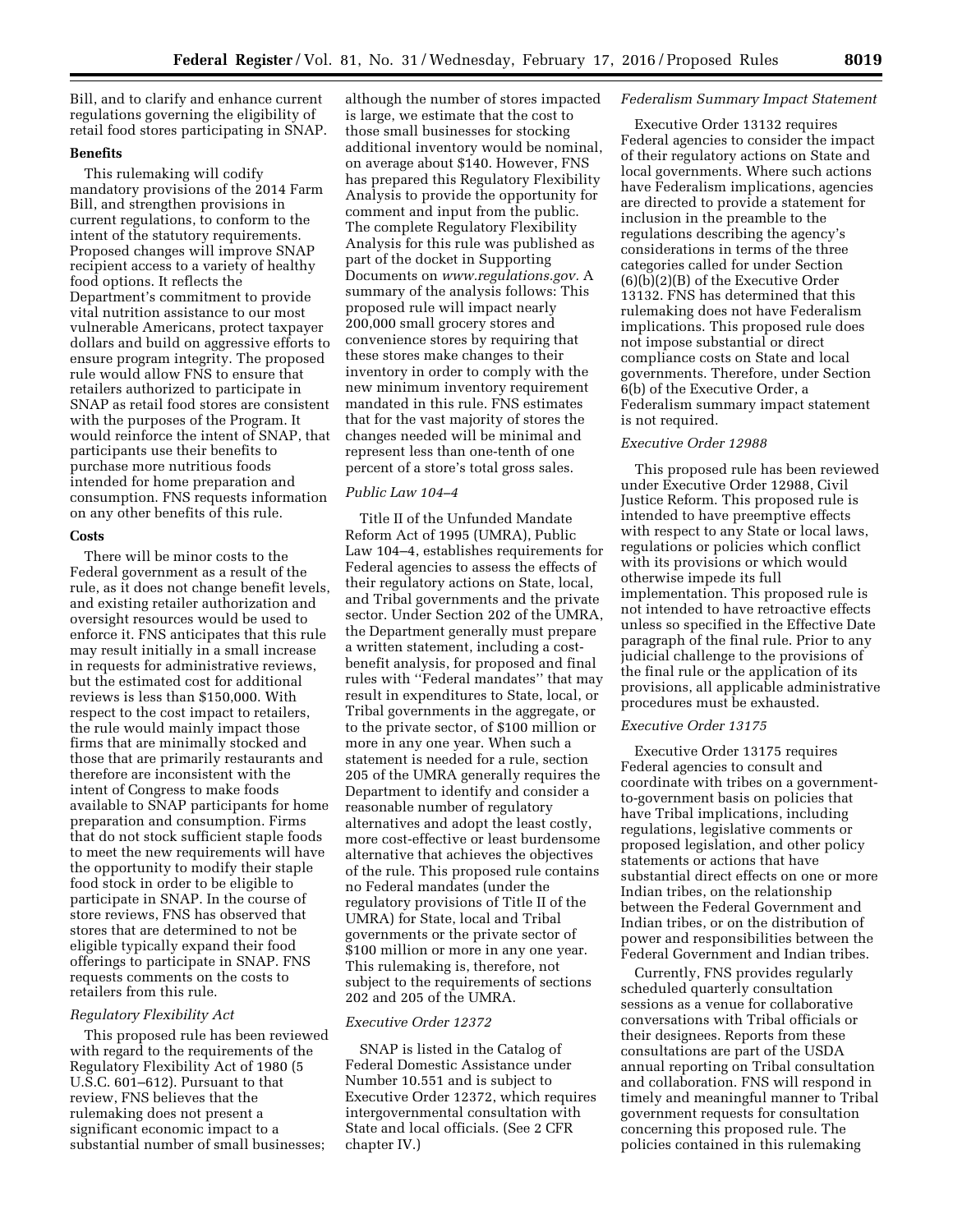should not have Tribal implications that *E-Government Act Compliance*  preempt Tribal law.

# *Civil Rights Impact Analysis*

FNS has reviewed this rule in accordance with Departmental Regulations 4300–4, ''Civil Rights Impact Analysis'' and 1512–1, ''Regulatory Decision Making Requirements.'' After a careful review of the proposed rule's intent and provisions, FNS has determined that this rulemaking will not in any way limit or reduce the ability of protected classes of individuals to receive SNAP benefits on the basis of their race, color, national origin, sex, age, disability, religion or political belief nor will it have a differential impact on minority owned or operated business entities, and woman owned or operated business entities that participate in SNAP. The regulation affects or may potentially affect certain retail food stores that participate in (accept or redeem) SNAP. The only retail food stores that will be directly affected, however, are those retailers that participate in SNAP in accordance with Section 3(o)(1)(A) of the Act and that do not stock at the newly required and proposed levels, or whose hot food (heated before or after purchase) sales exceed 15 percent. FNS does not collect data from retail food stores regarding any of the protected classes under Title VI of the Civil Rights Act of 1964. FNS specifically prohibits retailers that participate in SNAP to engage in actions that discriminate based on race, color, national origin, sex, age, disability, religion or political belief. This proposed rule will not change any requirements related to the eligibility or participation of protected classes or individuals, minority owned or operated business entities, or woman owned or operated business entities in SNAP. As a result, this rulemaking will have no differential impact on protected classes of individuals, minority owned or operated business entities, or woman owned or operated business entities.

# *Paperwork Reduction Act*

The Paperwork Reduction Act of 1995 (44 U.S.C. Chap. 35; see 5 CFR part 1320) requires that the Office of Management and Budget (OMB) approve all collections of information by a Federal agency from the public before they can be implemented. Respondents are not required to respond to any collection of information unless it displays a current valid OMB control number. There is no new information collection burden associated with this proposed rule.

FNS is committed to complying with the E-Government Act, to promote the use of the Internet and other information technologies to provide increased opportunities for citizen access to government information and services, and for other purposes.

# **Lists of Subjects**

# *7 CFR Part 271*

Food stamps, Grant programs—Social programs, Reporting and recordkeeping requirements.

# *7 CFR Part 278*

Approval and participation of retail food stores and wholesale food concerns, food stamps; Participation of financial institutions, disqualification and imposition of civil penalties or fines for retail food stores and wholesale food concerns; and Disposition of claims; penalties.

Accordingly, for reasons set forth in the preamble, 7 CFR parts 271 and 278 are proposed to be amended as follows:

■ 1. The authority citation for 7 CFR 271 and 278 continue to read as follows:

**Authority:** 7 U.S.C. 2011–2036.

# **PART 271—GENERAL INFORMATION AND DEFINITIONS**

# ■ 2. In § 271.2:

■ a. Add a definition for *Firm.* 

■ b. Amend the definition of *Retail food store* by adding two sentences at the end of paragraph (1).

■ c. Revise the definition of *Staple food*. The additions and revision read as follows:

# **§ 271.2 Definitions.**

\* \* \* \* \*

*Firm* (1) Means:

(i) A retail food store that is authorized to accept or redeem SNAP benefits;

(ii) A retail food store that is not authorized to accept or redeem SNAP benefits; or

(iii) An entity that does not meet the definition of a retail food store.

(2) For purposes of the regulations and SNAP policies, the terms firm, entity, retailer, and store are used interchangeably.

\* \* \* \* \* *Retail food store means:* 

 $(1)$  \* \* \* In addition, at least 85 percent of an entity's total food sales must be for items that are not cooked or heated on-site before or after purchase. Establishments that include separate businesses that operate under one roof and have commonalities, such as sale of similar foods, single management

structure, shared space, logistics, bank accounts, employees, and/or inventory, are considered to be a single establishment when determining eligibility to participate in SNAP as retail food stores.

\* \* \* \* \*

*Staple food* means those food items intended for home preparation and consumption in each of the following four categories: Meat, poultry, or fish; bread or cereals; vegetables or fruits; and dairy products. Hot foods are not eligible for purchase with SNAP benefits and, therefore, do not qualify as staple foods for the purpose of determining eligibility under § 278.1(b)(1) of this chapter. Commercially processed foods and prepared mixtures with multiple ingredients that do not represent a single staple food category shall not be counted in any staple food category. Examples of such foods include cold pizza, macaroni and cheese, multiple ingredient soup, sandwiches, TV dinners, and pot pies. Accessory food items include foods that are generally consumed between meals and/or are generally considered snacks or desserts such as, but not limited to chips, dips, crackers, cupcakes, cookies, popcorn, pastries, and candy, or food items that complement or supplement meals, such as, but not limited to coffee, tea, cocoa, carbonated and uncarbonated drinks, condiments, spices, salt, and sugar, and shall not be considered staple foods for purposes of determining the eligibility of any firm.

\* \* \* \* \*

# **PART 278—PARTICIPATION OF RETAIL FOOD STORES, WHOLESALE FOOD CONCERNS AND INSURED FINANCIAL INSTITUTIONS**

■ 3. In § 278.1:

■ a. Revise the first sentence in paragraph  $(b)(1)(ii)(A);$ 

■ b. Amend the first sentence in paragraph (b)(1)(ii)(B) by removing the word ''two'' and adding in its place the word ''three''.

■ c. Revise paragraph (b)(1)(ii)(C);

■ d. Amend paragraph (b)(1)(iv) by

adding a new sixth sentence;

■ e. Redesignate paragraph (b)(6) as paragraph (b)(7);

- **f**. Add new paragraph  $(b)(6)$ .
- $\blacksquare$  g. Add paragraph (q)(5).

The additions and revisions read as follows:

**§ 278.1 Approval of retail food stores and wholesale food concerns.** 

- \* \* \* \* \*
- (b) \* \* \*
- $(1) * * * *$